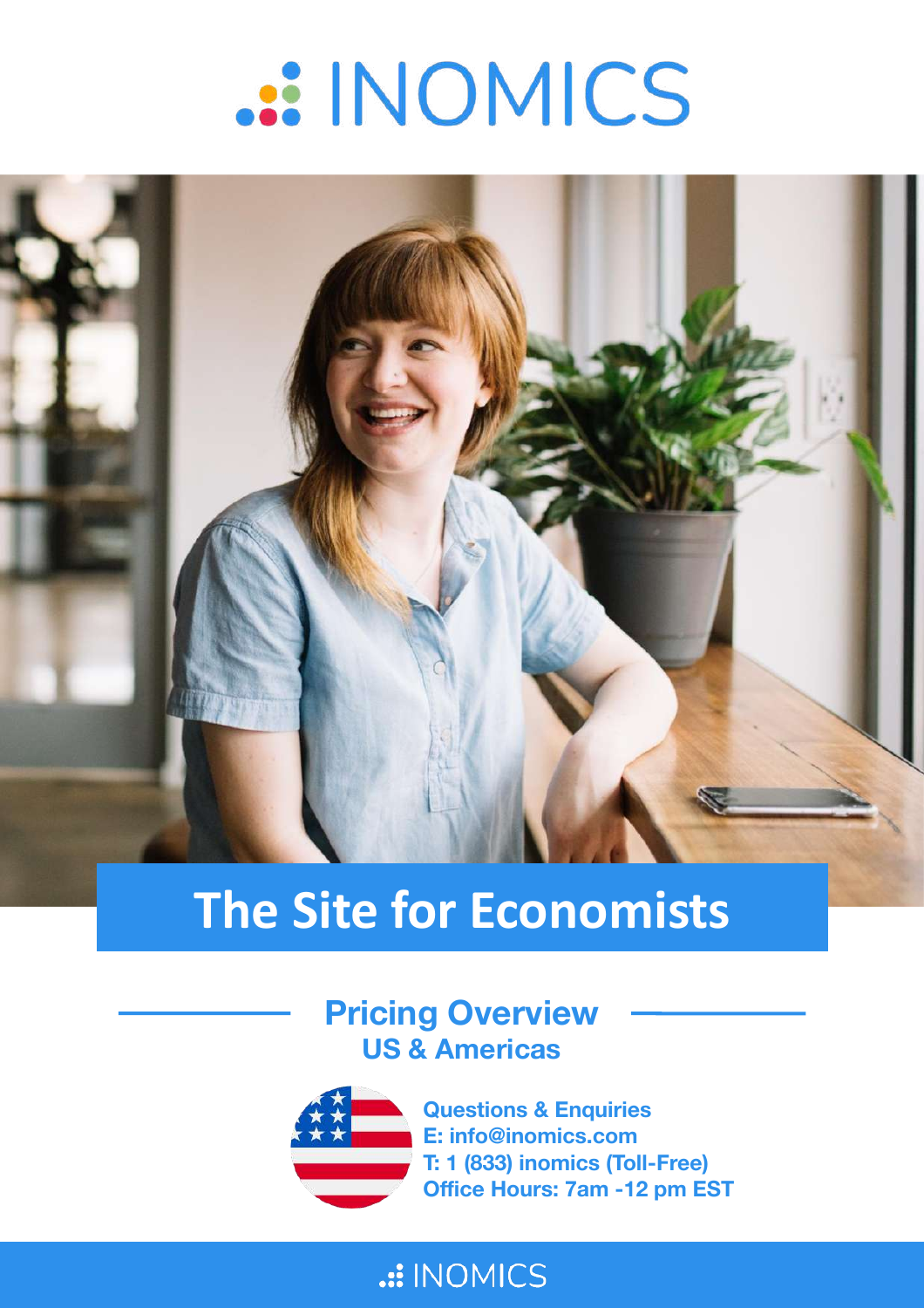

### 4 Different Levels of Visibility and Promotion

| Quantity                      | <b>Basic</b> | <b>Standard</b> | <b>Featured</b> | <b>Premium</b> |
|-------------------------------|--------------|-----------------|-----------------|----------------|
| Single Ad                     | \$390        | \$790           | \$990           | \$1.490        |
| $3 - Pack$                    | \$1.050      | \$2.130         | \$2.670         | \$4.020        |
| 10% Discount<br>Eff. Price/Ad | \$350        | \$710           | \$890           | \$1.340        |
| $5 -$ Pack                    | \$1.655      | \$3.355         | \$4.205         | \$6.330        |
| 15% Discount<br>Eff. Price/Ad | \$331        | \$671           | \$841           | \$1.266        |
| 20 - Pack                     | \$5.070      | \$10.270        | \$12.870        | \$19.370       |
| 35% Discount<br>Eff. Price/Ad | \$254        | \$514           | \$644           | \$969          |

Prices are valid for customers located in the US, Canada and Latin America only. Orders from the US, Canada and Latin American countries are exempt from German/EU Tax.

**More Info: [inomics.com/publish/us](mailto:info@11academianetworks.com) [info@inomics.com](mailto:info@11academianetworks.com) T: 1 (833) inomics (Toll-Free)**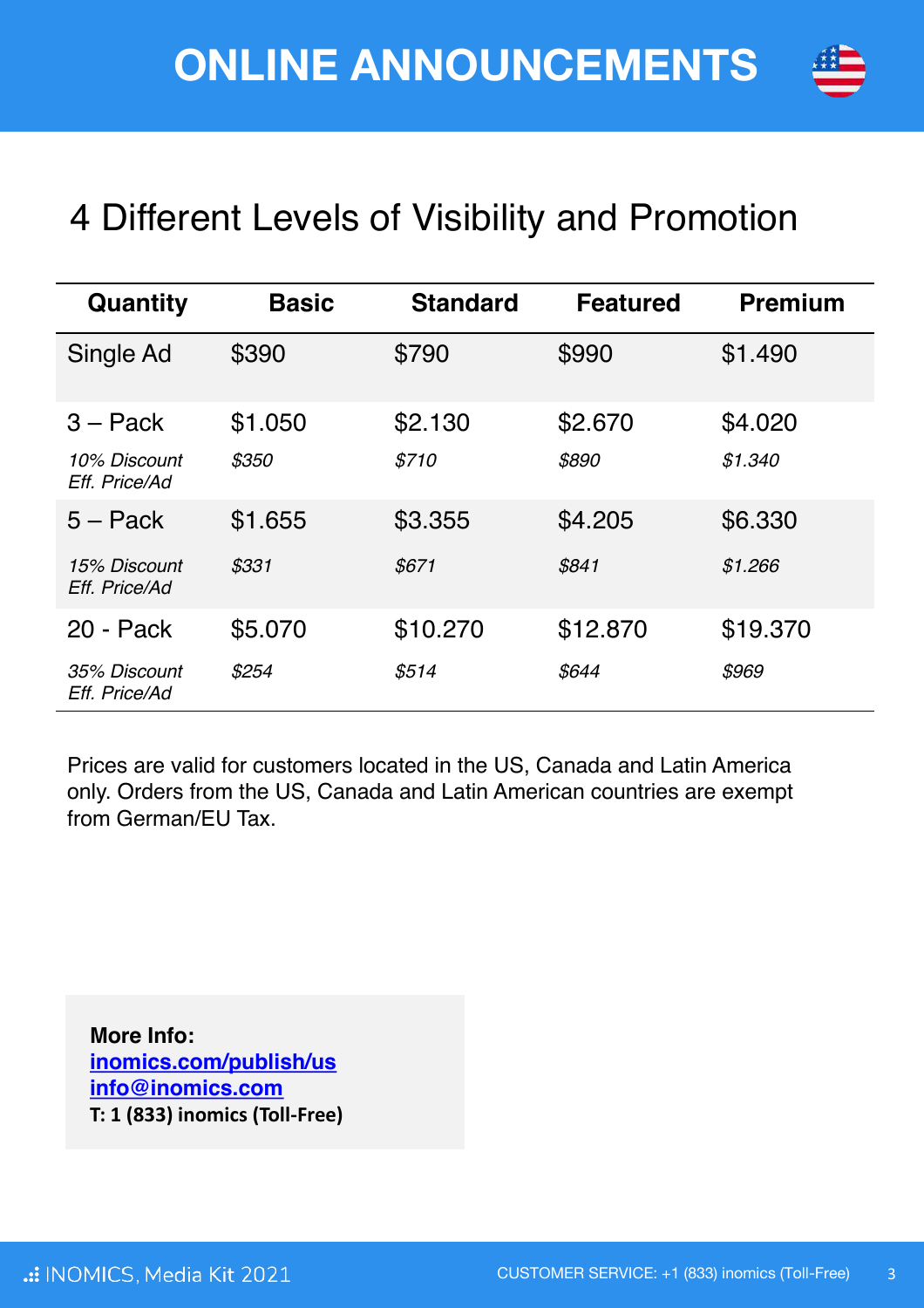#### Products for customized campaigns

| <b>Product</b>                           | <b>Specifications</b>                                                                                                                             | <b>Price</b>                                                       |
|------------------------------------------|---------------------------------------------------------------------------------------------------------------------------------------------------|--------------------------------------------------------------------|
| <b>Email Alert Ads</b><br>(Text Snippet) | Including 300 characters with<br>spaces $+$ title $+$ URL                                                                                         | \$150 /E-<br><b>Mail Alert</b><br>Ad.<br>\$600/per<br><b>Month</b> |
| Geo-Targeting                            | Receive better visibility for<br>specific countries in search<br>results, on the home page and<br><i>i</i> in email alerts, in those<br>countries | \$75/<br>country for<br>3 months.                                  |
| <b>Social Media</b><br><b>Promotion</b>  | Social media post with the logo<br>of your institution, images,<br>customized text and link                                                       | \$150/ one-<br>time post                                           |
| <b>Reposts</b>                           | Your Announcement will be<br>refreshed at the top of search<br>results and incl. one more time<br>in the E-mail Alert                             | <b>Prices</b><br>vary<br>according<br>to Ad level                  |

**More Info: [inomics.com/publish/us](mailto:info@11academianetworks.com) [info@inomics.com](mailto:info@11academianetworks.com) T: 1 (833) inomics (Toll-Free)**

Prices are valid for customers located in the US, Canada and Latin America only. Orders from the US, Canada and Latin American countries are exempt from German/EU Tax.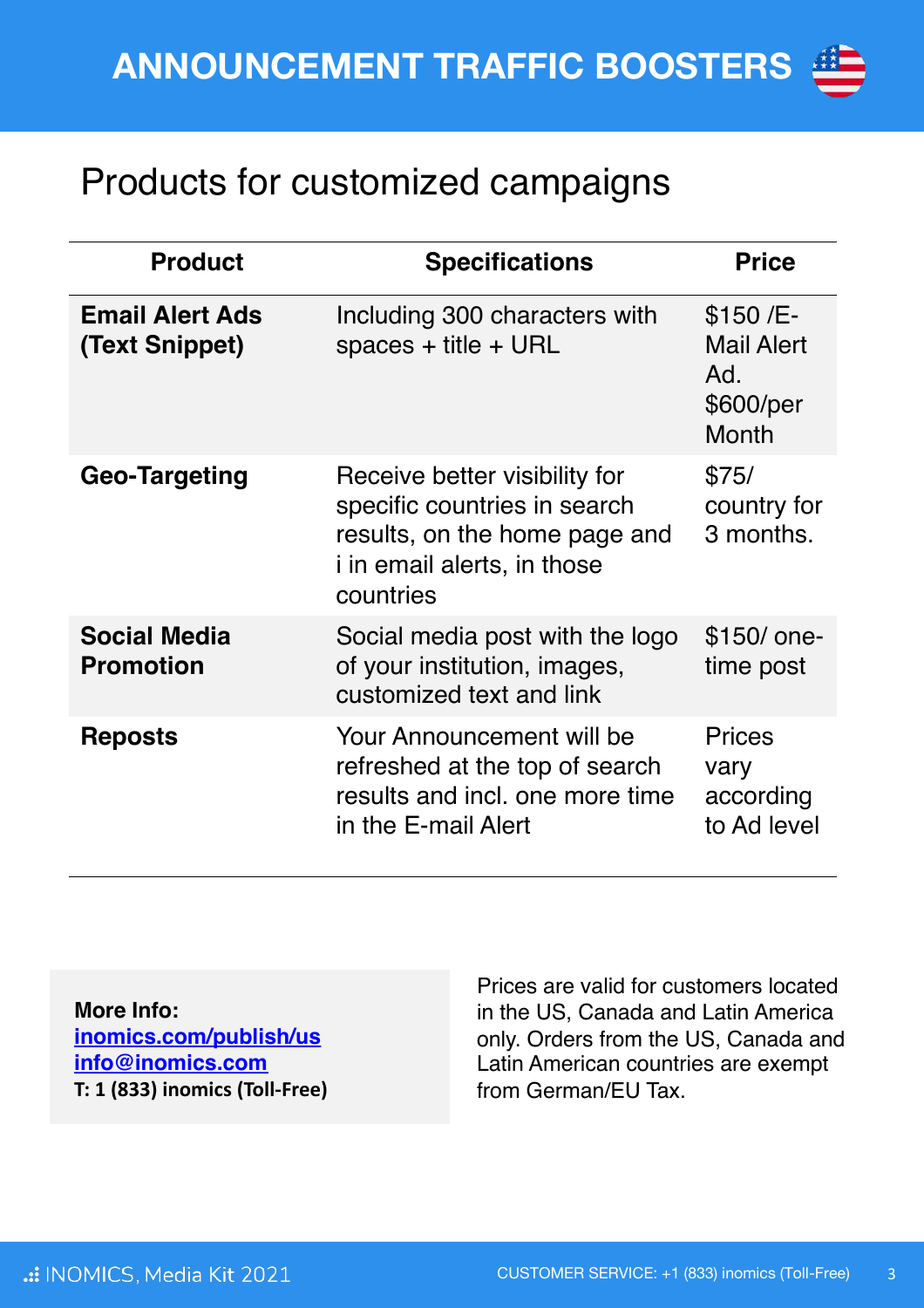### **OTHER PRODUCTS**



#### Products for customized campaigns

For further information about

- Promotion in INOMICS Handbook
- Sponsored Articles
- Mention in Editorial Stories
- Guest Blog Post
- Video Marketing
- E-Book, E-Guide, Infographic Creation
- Display Advertising (Banners)
- Targeted E-Mail Promotion
- Social Media Ads

Please check our media kit **[inomics.com/publish/media-kit/us](https://inomics.com/publish/media-kit/us)**

Or contact us.

**More Info: [inomics.com/publish/us](mailto:info@11academianetworks.com) [info@inomics.com](mailto:info@11academianetworks.com) T: 1 (833) inomics (Toll-Free)**

Prices are valid for customers located in the US, Canada and Latin America only. Orders from the US, Canada and Latin American countries are exempt from German/EU Tax.